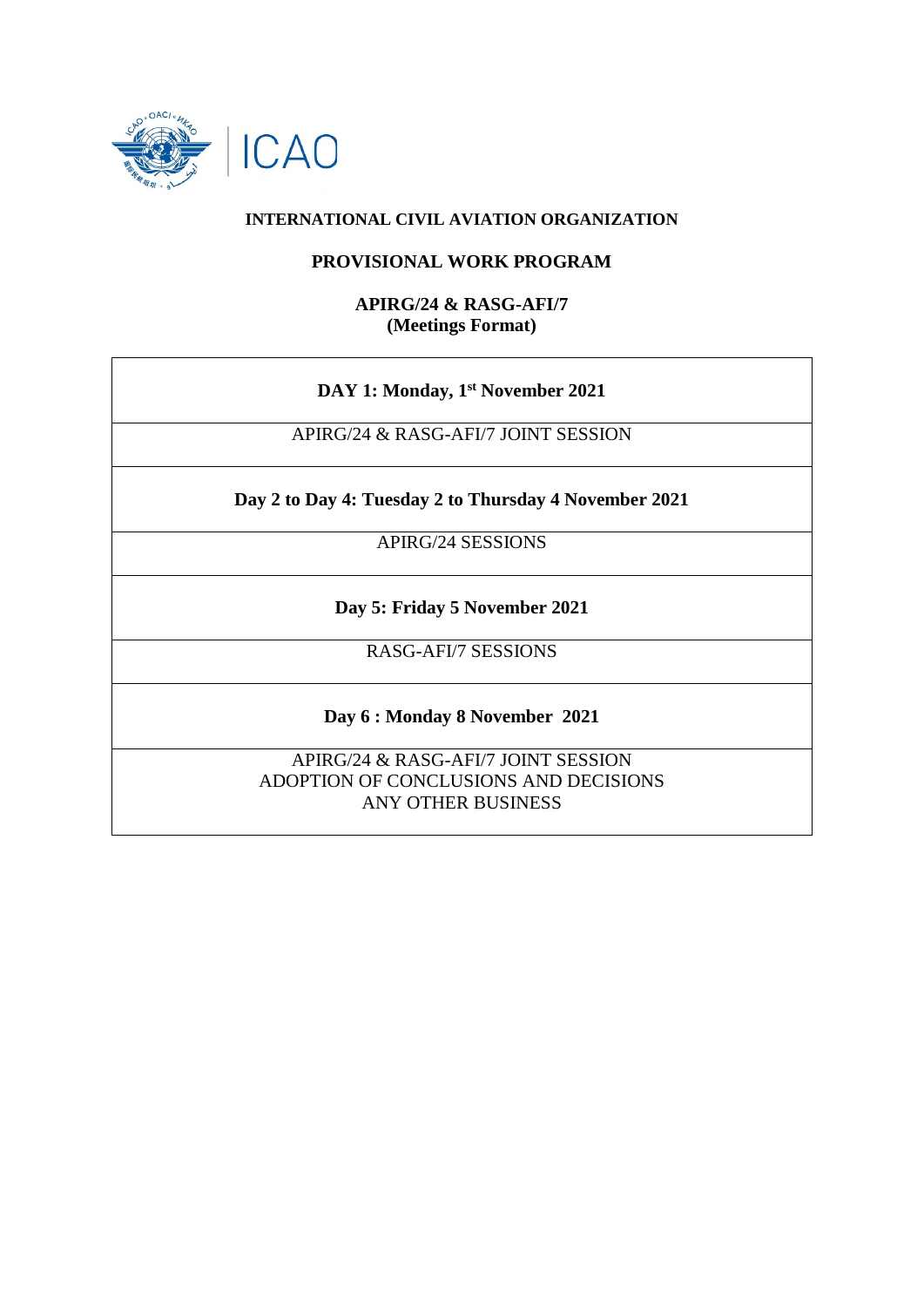## **TWENTY-FORTH MEETING OF THE AFI PLANNING AND IMPLEMENTATION REGIONAL GROUP (APIRG/24) & SEVENTH MEETING OF THE REGIONAL AVIATION SAFETY GROUP FOR THE AFI REGION (RASG-AFI/7)**

# **APIRG/24 & RASG-AFI/7 JOINT SESSIONS**

| <b>Time</b> | <b>Agenda</b><br><b>Item</b> | <b>ACTIVITY</b>                                                                                                                                                                                                                            |
|-------------|------------------------------|--------------------------------------------------------------------------------------------------------------------------------------------------------------------------------------------------------------------------------------------|
| 0900-0930   |                              | <b>Official Opening</b>                                                                                                                                                                                                                    |
| 0930-0945   | 1                            | Review and adoption of the Draft Agenda and Work<br>Programme                                                                                                                                                                              |
| 0945-1015   | 2                            | Review of the action taken by the ANC and the Council on the<br>report of APIRG/23 and RASG-AFI/6 meetings                                                                                                                                 |
| 1015-1045   |                              | Follow-up of the APIRG/23 & RASG-AFI/6 Conclusions and<br>Decisions                                                                                                                                                                        |
| 1045-1115   |                              | Discussions                                                                                                                                                                                                                                |
| 1115-1130   | <b>BREAK</b>                 |                                                                                                                                                                                                                                            |
| 1130-1220   | 3                            | <b>APIRG and RASG-AFI Coordination</b><br>Outcomes of the ARC-TF/3 Meeting<br>a)<br>APIRG/RASG-AFI/AFI Plan- Common areas and<br>b)<br>activities<br>Status of Implementation of the AFI Safety and Air<br>C)<br><b>Navigation Targets</b> |
| 1220-1300   |                              | <b>Discussions</b>                                                                                                                                                                                                                         |

## **DAY 1: MONDAY 1 NOVEMBER 2021**

## **DAY 6: MONDAY 8 NOVEMBER 2021**

| <b>Time</b> | <b>Agenda</b><br><b>Item</b> | <b>ACTIVITY</b>                                                                    |
|-------------|------------------------------|------------------------------------------------------------------------------------|
| 0900-1200   | $\overline{4}$               | Review and Adoption of the Conclusions and                                         |
|             |                              | Decisions of the APIRG/24 and RASG-AFI/7 Meetings                                  |
| 1200-1215   | <b>BREAK</b>                 |                                                                                    |
| 1215-1245   | 5                            | Any Other Business (AOB) / Venue and date of the next APIRG<br>& RASG-AFI Meetings |
| 1245-1300   |                              | <b>Closing Ceremony</b>                                                            |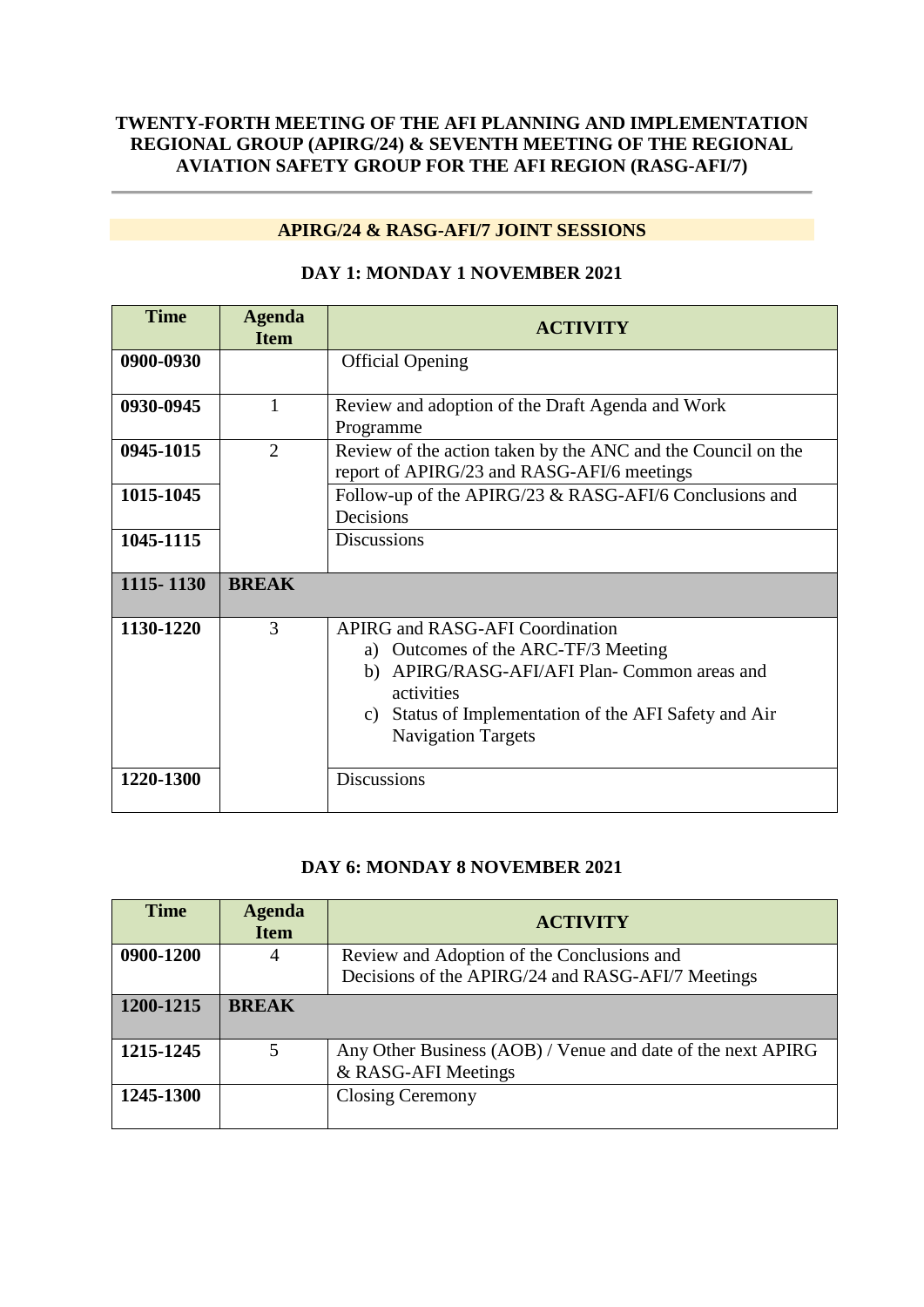#### **TWENTY-FORTH MEETING OF THE AFI PLANNING AND IMPLEMENTATION REGIONAL GROUP (APIRG/24)**

### **DAY 2: TUESDAY 2 NOVEMBER 2021**

| <b>Time</b> | <b>Agenda</b><br><b>Item</b> | <b>ACTIVITY</b>                                                                  |
|-------------|------------------------------|----------------------------------------------------------------------------------|
| 0900-0930   |                              | Adoption of the Agenda and work Programme & Election of the<br>Bureau.           |
| 0930-1030   | $\mathcal{D}$                | Follow-up on APIRG/23 and APCC/5 Meetings Conclusions and<br>Decisions           |
| 1030-1100   | <b>BREAK</b>                 |                                                                                  |
| 1100-1300   | 3                            | Performance Framework for Regional Air Navigation<br>Planning and Implementation |

### **DAY 3: WEDNESDAY 3 NOVEMBER 2021**

| <b>Time</b> | <b>Agenda</b><br><b>Item</b> | <b>ACTIVITY</b>                                                                  |
|-------------|------------------------------|----------------------------------------------------------------------------------|
| 0900-1000   | 3                            | Performance Framework for Regional Air Navigation<br>Planning and Implementation |
| 1000-1030   | 3                            | <b>AFI Airspace Monitoring</b>                                                   |
| 1030-1045   | <b>BREAK</b>                 |                                                                                  |
| 1045-1300   | 4                            | Other Air Navigation Initiatives                                                 |

# **DAY 4: THURSDAY, 4 NOVEMBER 2021**

| <b>Time</b> | <b>Agenda</b><br><b>Item</b> | <b>ACTIVITY</b>                                                                                                |
|-------------|------------------------------|----------------------------------------------------------------------------------------------------------------|
| 0900-0930   | 4                            | <b>Other Air Navigation Initiatives</b>                                                                        |
| 0930-1000   | 5                            | <b>APIRG Annual Air Navigation Report</b>                                                                      |
| 1000-1100   | 6                            | Review and update of the Terms of Reference and Future<br>Work Programme of the APIRG and its Auxiliary Bodies |
| 11:00-1115  | <b>BREAK</b>                 |                                                                                                                |
| 1115-1200   | 7                            | Any other business                                                                                             |
| 1200-1300   |                              | Development of Draft Summary of Conclusions and Decisions                                                      |